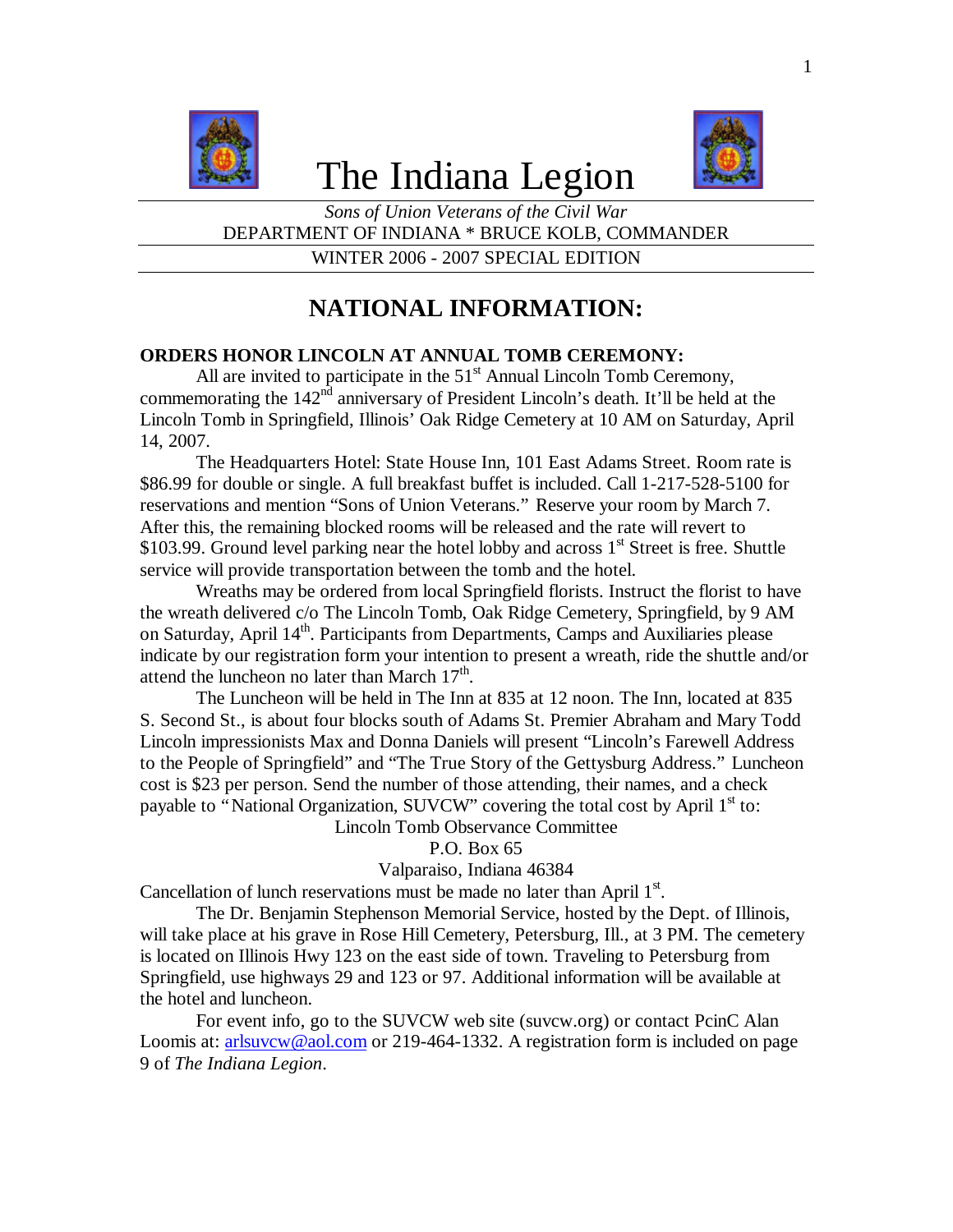#### **2007 NATIONAL ENCAMPMENT**

You are cordially invited to attend and participate in the 2007 National Encampment in St. Louis, Missouri on August 9-12, 2007 for the: 126<sup>th</sup> Encampment of the Sons of Union Veterans of the Civil War 121<sup>st</sup> Annual Encampment of the Auxiliary of SUVCW 120<sup>th</sup> Annual Encampment of the Ladies of the GAR

The Hilton St. Louis Frontenac is the official hotel for this Encampment. In addition to easy access by interstate highways, the Hotel site is convenient for those arriving by air.

We will be having a Tour of the Jefferson Barracks Historical Park and the U.S. Grant Historic Site (White Haven home of Grant) on Thursday, August  $9<sup>th</sup>$ . Sons of Veterans Reserve (SVR) will have a breakfast on Saturday, August 11<sup>th</sup>. The Allied Orders Banquet will be held on Saturday, August 11.

**Registration forms and more information will be available at the SUVCW web site (suvcw.org) and in the next issue of** *The Indiana Legion***.**

# **DEPARTMENT INFORMATION:**

# **YAHOO EMAIL LIST LINK**

You are cordially invited to join our Department of Indiana Yahoo E-mail List. This is an excellent way to stay informed on what is happening in our Department. To receive *The Indiana Legion* by email, you must be on the Yahoo E-mail List.

To sign up, send an e-mail to: IndianaSUVCW-subscribe@yahoogroups.com

If you have changed your e-mail address recently and have not received any e-mails from the Indiana SUVCW Yahoo Group within the last month, then you need to sign up to the list again using your new e-mail address.

#### *THE INDIANA LEGION* **EDITOR**

At the Winter Encampment, Jenny Thompson (wife of Ben Harrison Camp Secretary, Jerry Thompson) was appointed the new editor of *The Indiana Legion*. She is also the editor of the Indianapolis Civil War Round Table's newsletter, *The Hardtack*. Her love of history began in  $4<sup>th</sup>$  grade in the GAR room in the Owen County Courthouse in Spencer, Indiana. Her grandfather, who served as Veteran Service Officer, gave her maps and information sheets to help her in her Indiana History course. She earned her Master's Degree in Military History – Civil War Studies with honors from American Military University in 2006. She hopes to write regimental histories to honor the many relatives (Jerry's and Jenny's) who served in the Civil War. Her goal as editor of this newsletter to record how the camps of the Indiana SUVCW are working to honor their Civil War ancestors and to encourage others to do the same. To contact her, please email her at jkt60@earthlink.net or send articles to Mrs. Jennifer Thompson, 6019 Allendale Dr., Indianapolis, IN 46224. *The Indiana Legion* will be sent out in the middle of the months of April, July, September and December. Camps should send news items, photographs, ancestor accounts, and other items of interest to the editor by e-mail or regular mail before the editorial deadline of March 31, 2007. The anticipated publication date for the Spring issue is April 14, 2007. Those on the Indiana SUVCW Yahoo Group mailing list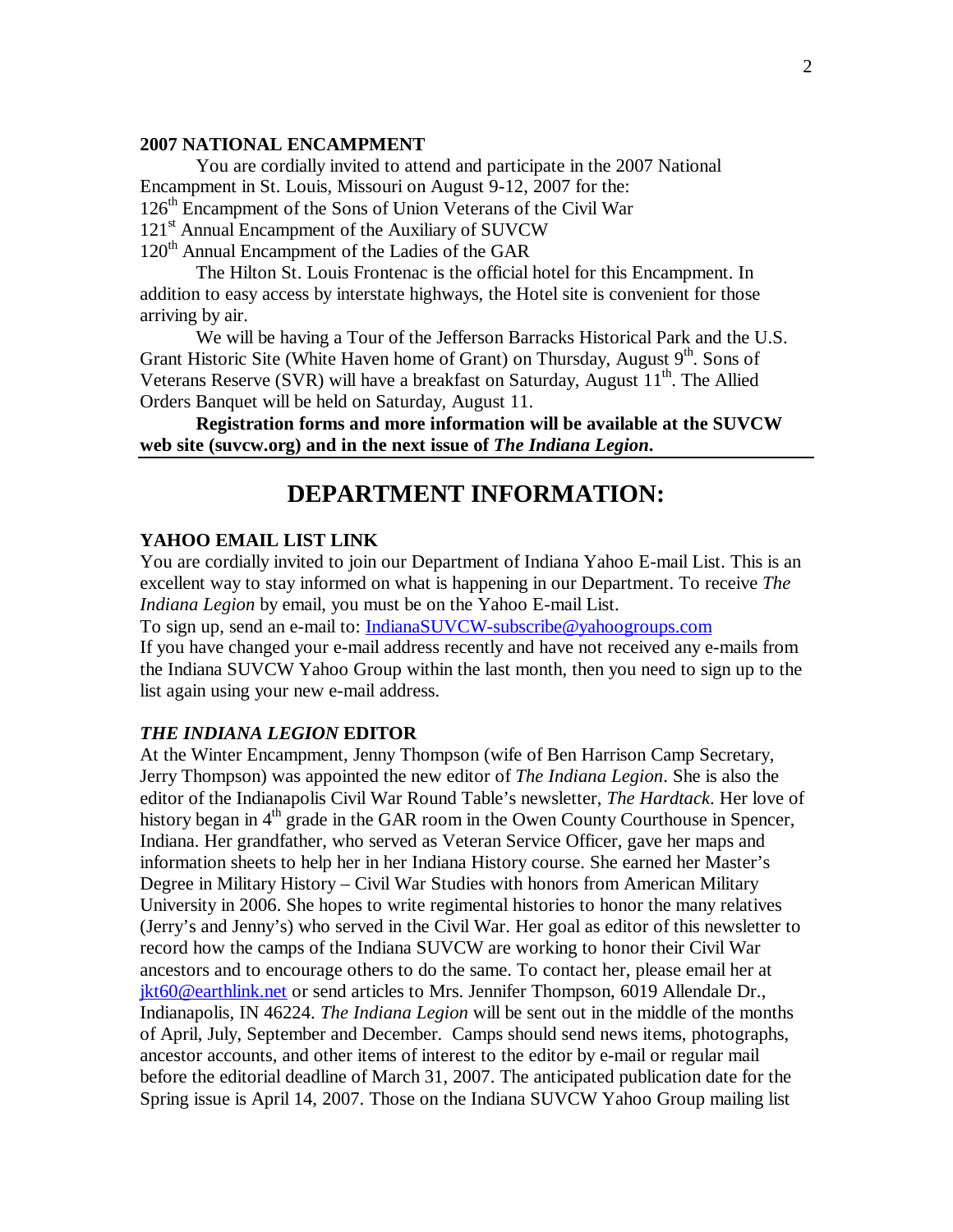will receive it by email; those without e-mail will receive it by U.S. Mail. If you join the Yahoo list or if you received *The Indiana Legion* by U.S. Mail and by email this month, please let the editor know so she can remove you from the U.S. mail list and the Department can save on mailing expenses.

# **INDIANA SOLDIERS AND SAILORS CHILDREN'S HOME ON OCTOBER 28, 2006**

#### Submitted by Alan Teller

It was a sunny beautiful crisp October morning, the  $28<sup>th</sup>$ , in Knightstown. The Allied Orders arrived at the Indiana Soldiers and Sailors Children's Home, ISSCH, for their annual visit. There were four SUVCW members: Bruce Kolb, DC; Andy Kolb, probably our youngest member at 6; Mike Beck; and Alan Teller, PDC. The members from the DUVCW were: Esther Cook, PDP; Tia Cook; Melanie Cook; Sharon Fish; Marilyn Sharp; and Lee Ann Teller, DP. A Guest and possible future member of the SUVCW was Rodrick Fish of Westfield.

We began the tour in the Administration Building where Alice Ann Leisure introduced herself as our guide and passed out information on ISSCH. Lee Ann Teller, DP, had arranged a different tour. We climbed aboard a 16-passenger bus for our trip. The first stop was Trotters Court – a small street in Knightstown of 8 brick houses, including one under construction. The building trades classes of ISSCH have built all of the houses. They build one per year and then sell it. The last one sold for \$217,000.00. The buyer wrote out a check for the entire sum. The students do all of the work on each house except for the masonry. We then drove west through Carthage to the extreme eastern edge of Hancock County. Here nestled in the "boondocks" along Six Mile Creek is the ISSCH Campground. A lane leads about ½ mile back from the road. Here sits three cabins – a large central lodge, a sleeping cabin, and a small log cabin. All of these structures have a log cabin exterior and interior. There is also a large wooden deck on the lodge and a shelter near by with a fire pit in the middle. The creek makes a 90-degree turn right at the shelter. They are in the process of rebuilding a bridge to the other side of the creek. The children use this facility as a getaway. They bring their bedrolls and sleeping bags out here for a few days to escape everything. It is a very nice facility.

We were also driven around the campus with Mrs. Leisure talking about the various facilities. She stopped at Lincoln Hall for a closer look at this beautiful auditorium/church. The main campus covers 467 acres. She did not know the size of the campground, but they do own land on both sides of Six Mile Creek.

The ISSCH has an enrollment of 150 children from all over Indiana in twelve grades. The home draws from 57 counties. There are 28 seniors on course to graduate in 2007. "This is the largest senior class since the early 1970's." We ate lunch in the cafeteria with students and alumni. After lunch, a collection of \$71.00 from those present was donated to ISSCH. Mrs. Leisure said she would put the money into the student's Recreation Fund.

The Allied Orders reassembled at Glencove Cemetery for a short ceremony at the site of Frank C. Houston, PCinC, 1931-1932 SUVCW, Civil War veteran, evangelist, song writer-publisher.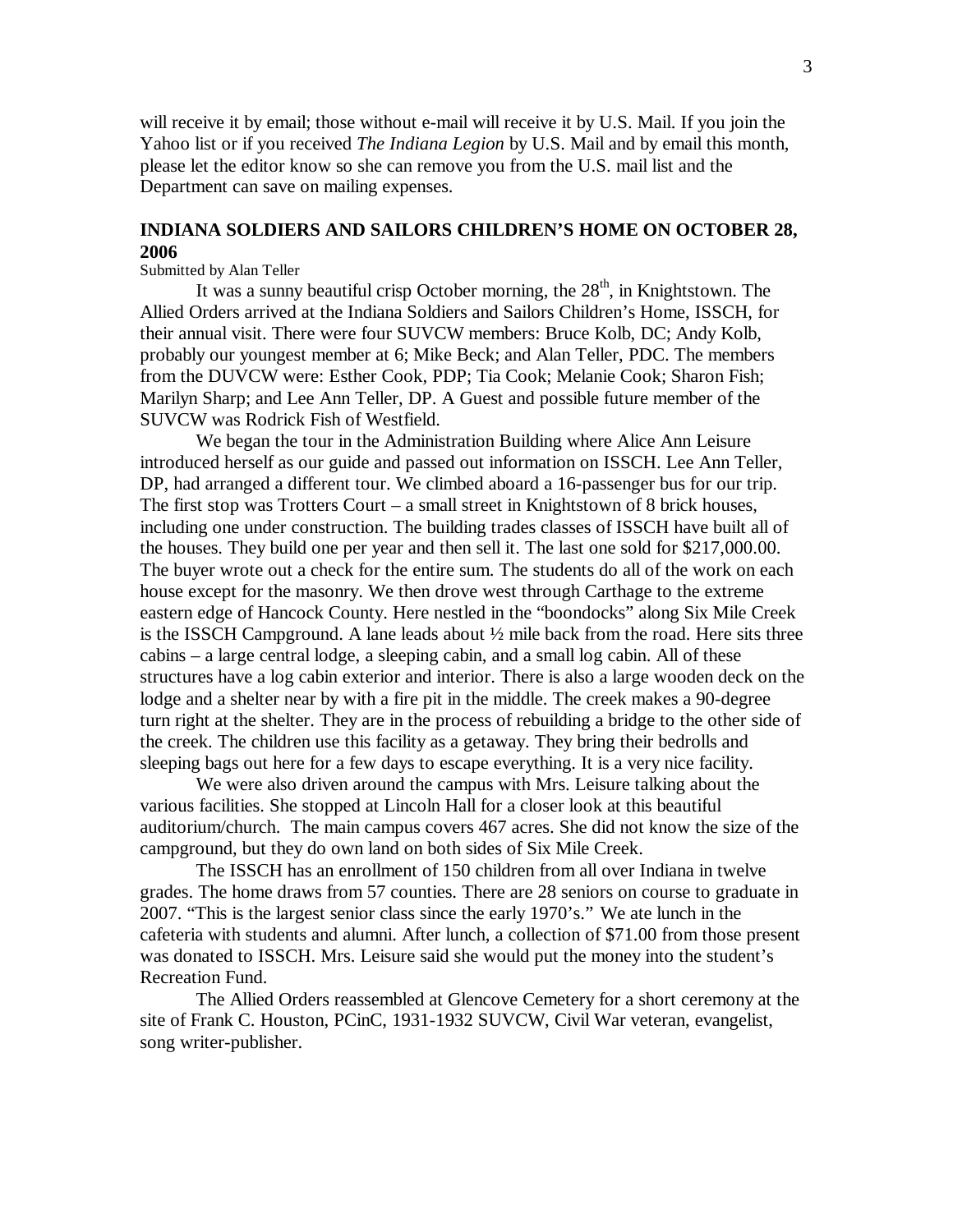#### **REMEMBRANCE DAY PARADE IN GETTYSBURG ON NOVEMBER 18, 2006** Submitted by Alan Teller

Randy and I attended the Remembrance Day Parade in Gettysburg on Nov. 18. Randy and I marched as a unit, 27th Indiana Infantry, in the parade. We were two of thousands in the parade. I do not know the actual number attending. The order of the parade was, the other Allied Orders, DUVCW, WRC, ASUVCW, LGAR, then the SVR, SUVCW, Union Re-enactors, and Confederate Re-enactors.

Our own Ed Krieser, a private in the 27th Indiana, is also the Chief Of Staff, and a Captain in the Third Military District of the SVR. He was one of the organizers of the parade. His title may be Provost Marshal, I am not sure. After helping to get all of the units lined up, he led the parade. Another SVR member of the 27th Indiana was present. Bruce Kolb, Department Commander SUVCW, of Harrison Camp was the commander of the 11th Indiana Re-enactors. He marched with the re-enactors. The Indiana SUVCW members present were Ron Gill, Porter Camp, Ernie Stone and Mike Beck, Harrison Camp. To my knowledge everyone from Indiana marched in the parade except Ron Gill. It was an exciting and thrilling event. Two DUVCW members from Indiana also marched in the parade in period dress, Lee Ann Teller and Barbara Stone.

We, the Indiana boys, had a meeting at the Indiana Monument, near Culp's Hill and Spangler's Spring, at 5:00 PM on Friday. We attended the SVR Breakfast at the Eisenhower Inn on Saturday. After the breakfast we received our parade instructions and a ribbon for our flag. The Annual Remembrance Day Observance was held at the Grand Army of the Republic Memorial, Ziegler's Grove, Gettysburg National Military Park, at 11:00 AM on Saturday, Nov. 18. Lee Ann and I did not attend any of the balls. We did attend the National Cemetery after dark. It was all lit with luminaries at each grave. What a sight! Kind of like the topping on the cake! The whole event, everything, was great. It was an exceptionally good time. The weather co operated, in fact Friday was shirt-sleeve weather. I recommend everyone make this pilgrimage for Remembrance Day. You will never forget it!

#### **STONE SAVER CEMETERY RESTORATION**

December report from Mark Davis Brooks Cemetery, Fall Creek Twp., Hamilton Co. Samuel M. Brooks,  $11<sup>th</sup>$  IN Inf. North Union Cemetery, Ervin Twp., Harrison Co. Taylor Gordon,  $34<sup>th</sup>$  IN Inf. Nutter Cemetery, Washington Twp., Morgan Co. Thomas MacGinnis, 27<sup>th</sup> IN Inf. K.K. Mann,  $18<sup>th</sup>$  KY Inf. Big Darby Cemetery, Canaan Township, Madison Co, OH Luther Harrington,  $40<sup>th</sup>$  OH Inf. Nathaniel B. Wright, 77<sup>th</sup> OH Inf.

### **ANNUAL ORDERS OF THE G.A.R. 2007 ANNUAL CONFERENCE**

The Department of Indiana will be hosting the Central Region Association, Allied Orders of the G.A.R. 2007 Annual Conference on October 6, 2007 in Crawfordsville, Indiana. Crawfordsville is located just northwest of Indianapolis. Additional information will be furnished as it becomes available.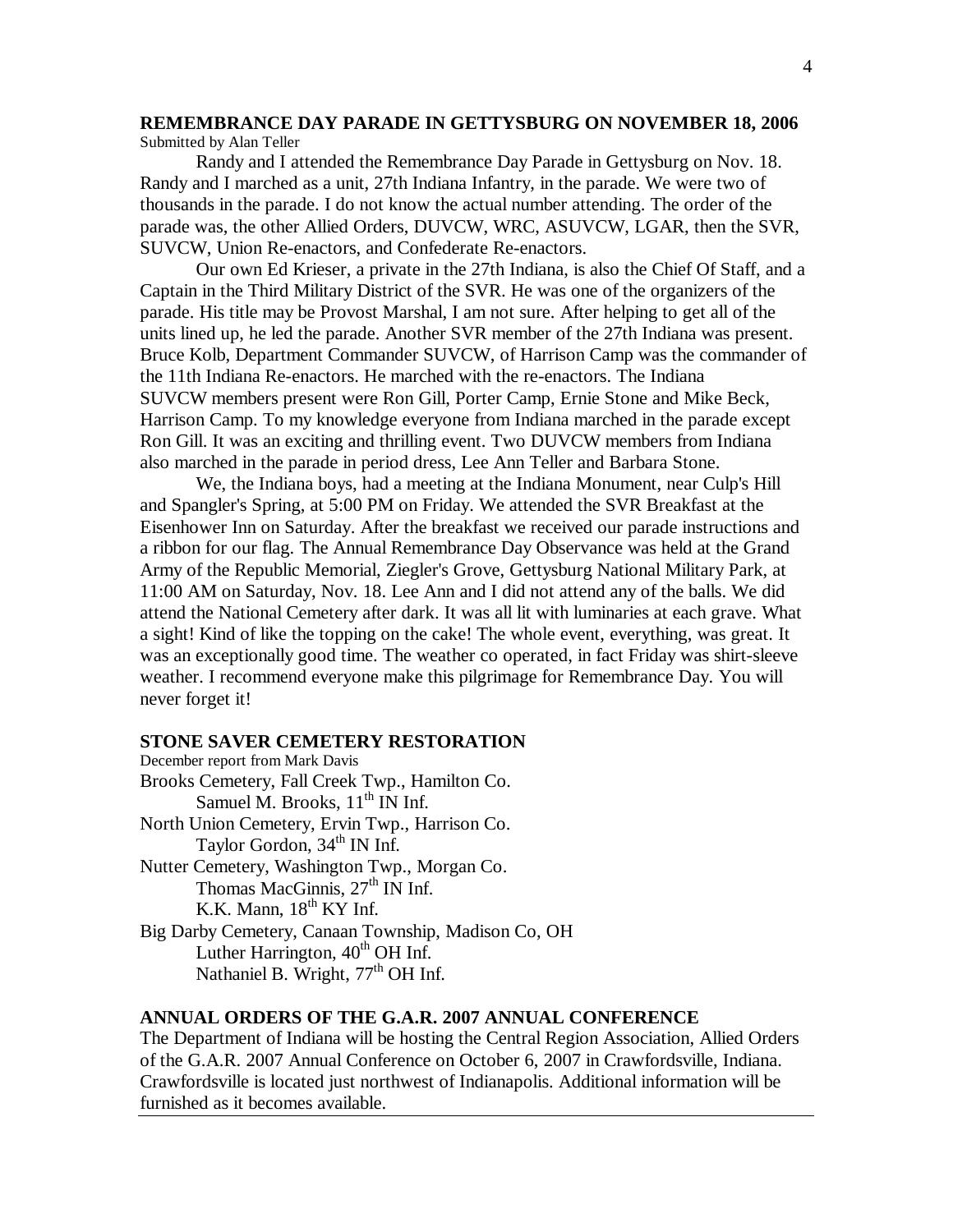# **CAMP INFORMATION:**

#### **ORLANDO A. SOMERS CAMP, NO. 1**

#### **FALL 2006 REPORT**

Submitted by Alan Teller

We have had four programs in the Fall of 2006. In September, Jack Shaw, Porter Camp Commander, presented a program on Samuel Upton, Counterfeiter; for October, Dr. Jeffrey Web showed a presentation on religion in the Civil War and Lincoln's approach to religion; in November, Ann Carter entertained us with a talk about the Underground Rail Road in Indiana, specifically in Howard County. December brought our normal "Show and Tell Program". All of these events were well received by the membership.

Several projects also took place or were finalized in the fall schedule. We rewrote and approved the Somers Camp Bylaws, helped to sponsor a tent at the Howard County Fair, and established a camp web site (www.somerscamp.org). Our secretary wrote and published a Membership Book, and several members worked at the restoration of a vandalized Lindley Cemetery near Greentown.

Our membership stands at 37 members. This number includes two (2) Juniors, two (2) Associates, and 4 Life Members.

#### **UPCOMING EVENTS**

May 27, 2007, Somers Camp Memorial Day Services,

June 2, 2007, Kokomo, SUVCW Annual Encampment, 9:00 AM, Color Guard Oct. 6, 2007, Crawfordsville, Central Region Association Conference, Presentation of Colors

Three 2007 events dates have not been set for:

Ridgeville, Randolph County – Civil War Monument & Cemetery re-dedication, Mark Davis

Amboy, Miami County – Dedication of two Civil War Soldiers Graves, Parker Shinn Lindley Cemetery, Greentown, Howard County – Dedication of new stones and cemetery restoration

#### **FINAL CAMP NOTE**

Finally, remember to let our Commander, 1st Lt. Larry Ebert, know any comments or suggestions you might have. He welcomes all correspondence. His email is tdebert\_1999@yahoo.com.

#### **COL. WILLIAM H. LINK CAMP #12**

No report received from this camp.

# **CHAMPION HILL CAMP #17**

#### **SPRINGFIELD, ILLINOIS TOUR**

The Champion Hill camp is sponsoring a bus trip to Springfield, Illinois September 8-9, 2007. We will leave at 6:30 AM from the Ft. Wayne Kroger Village at Coventry and at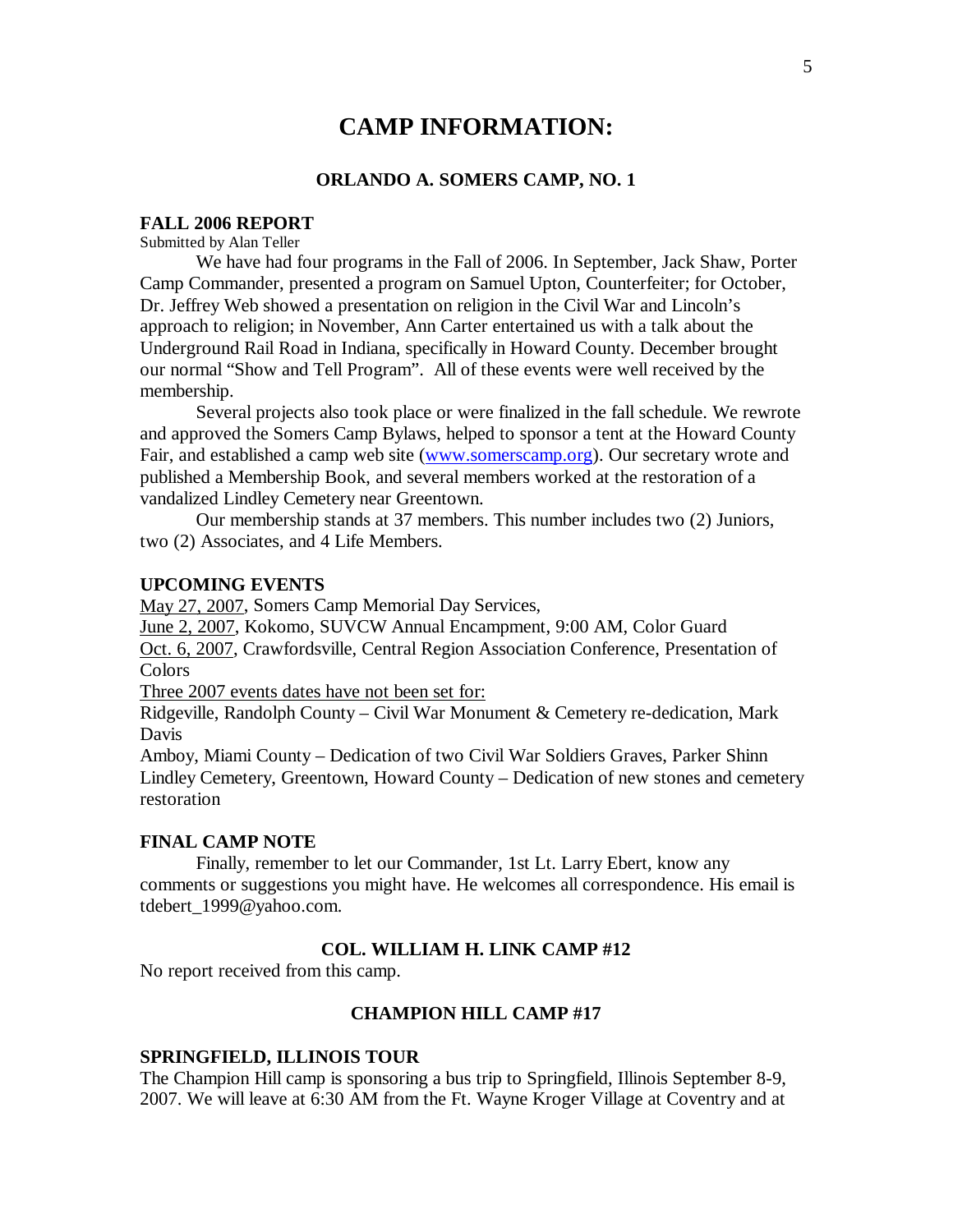7:00 AM from the Huntington K-Mart Store on Saturday, September 8. We will visit the Abraham Lincoln Presidential Museum, the Lincoln Home National Historic Site and join a costumed guide for a 1-½ hour Ghost Walk before staying overnight at the Pear Tree Inn. On Sunday, we will visit Oak Ridge Cemetery and New Salem Historic Village and will return to Huntington by 9 PM and to Fort Wayne by 9:30 PM.

Prices per person for this trip are \$150 for a double room with a ghost walk, \$140 for a double room without the ghost walk, and \$110 for a triple room with a ghost walk. This price includes roundtrip motor coach transportation and driver's gratuities, a continental breakfast on the bus enroute, one dinner with meal gratuities included, one night accommodations, one continental breakfast at the hotel and all listed attractions.

For more information and registration forms, please contact Don or Beverly Morgan at 260-786-0254.

#### **WILLIAM A. BENTON CAMP #28**

Submitted by Camp Commander, Ray Moak

The camp held 10 meetings for the year 2006 every month except July and August.

About the middle of May several camp members repaired two broken headstones and straightened up 6 headstones on Soldiers' Hill in Earlham Cemetery. Saturday of Memorial Day weekend several members put about 250 flags on veterans' graves in Earlham Cemetery mainly on Soldiers' Hill. Sunday the Honor Guard, composed of 7 members, participated in the Memorial Day Ceremony at Centerville Cemetery and at Goshen Cemetery at Middleboro, Ind. The Raymond Moak & Ernest Raymond Moak & Ernest Raymond Moak & Ernest Raymond Moak & Ernest Raymond Moak & Ernest Raymond Moak & Ernest Raymond Moak & Ernest Raymond Moak & Ernest Raymond Moak



At 9:00 a.m. Monday, the camp Honor Guard held our annual ceremony on Soldiers' Hill in Earlham Cemetery and at 10:00 a.m., with the combined veterans council participated in a ceremony at Soldiers' Field of Honor at Earlham Cemetery and at 11:00 a.m. at the Municipal Building Freedom Fountain.

On June 19 several members attended a massing of colors at the Wayne County Fair Grounds, which was organized by Dennis Rigsby.

A Richmond Veterans' Day was held on main street on August 16. Four members set up a Civil War display and member Dennis Rigsby set up a Navy display. On Veterans' Day, November 11, the outdoor ceremony at the Veterans' Field of Honor at Earlham Cemetery was cancelled. Six Honor Guard members were present and went to an indoor ceremony at the VFW Post hall.

During the year we have been working on organizing the upstairs Museum room.

After almost two years, Ray Moak obtained a new Civil War headstone for his great grandfather, Eli Moak, who was a sergeant in "K" Company 36<sup>th</sup> Iowa Infantry. He is buried at Cleves, Ohio and we plan a dedication ceremony this spring. The headstone was installed at the end of December.

The camp has 12 members and we are actively trying to recruit a couple more.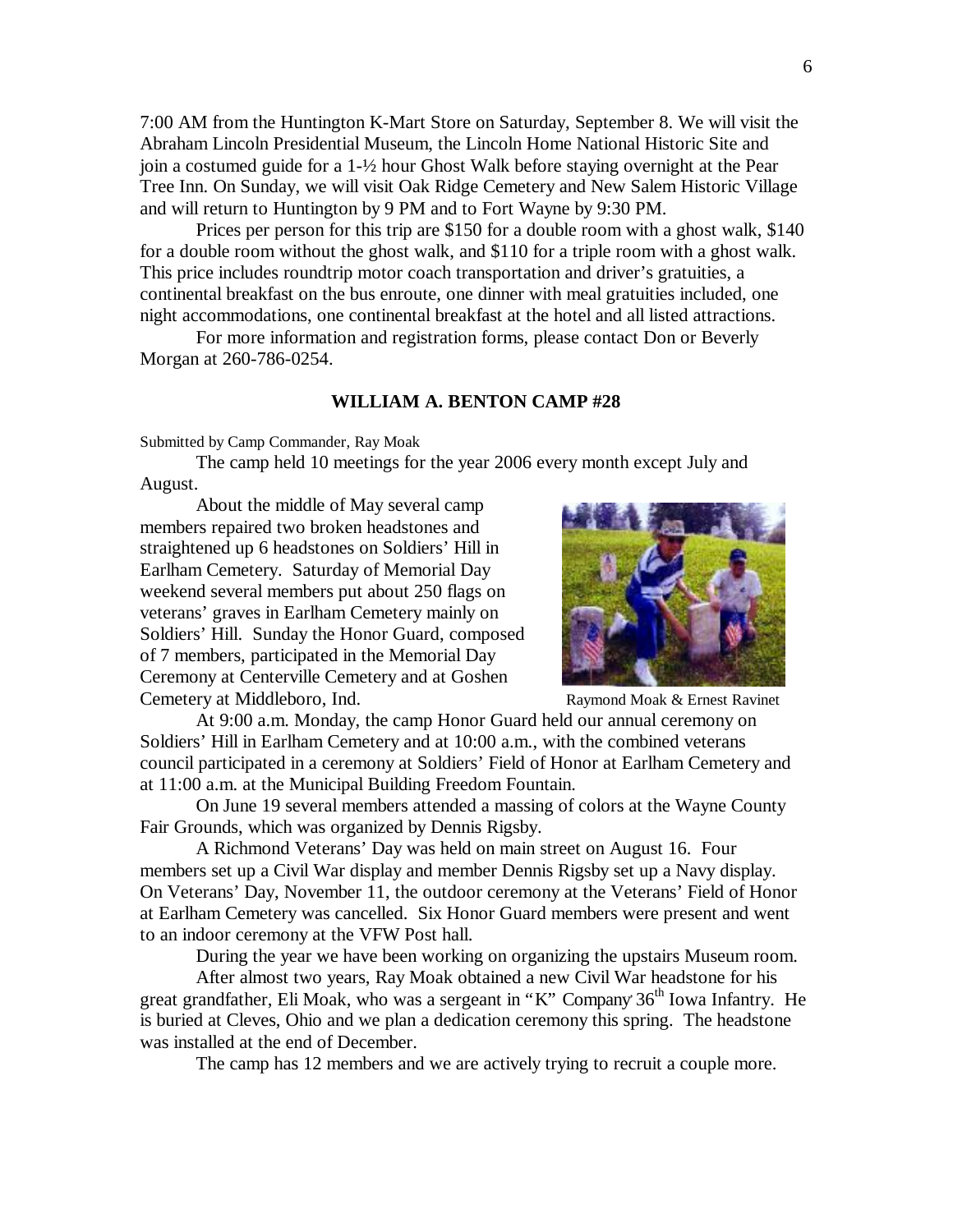Dennis Rigsby is working on finding the last Civil War veterans for Wayne, Union, Randolph and Franklin Counties. We are going to try to have a ceremony at each one of them this year.

At the January 9, 2007 meeting a camp election was held. The following officers were elected: Camp Commander, Ray Moak; Sr. Vice Commander and Treasurer, Ernest Ravinet; Jr. Vice Commander and Secretary, Dennis Rigsby; Council Member #1, Clifford Cox; Council Member #2, Ken Hutton; Council Member #3, Steve Walker; Chaplain, Jack Charles.

# **DAVID A. PORTER CAMP #116**

#### **FINAL ROLL CALL FOR JEROME HARTER**

Jerome Harter passed away on January 2, 2007.

Submitted by Camp Commander, Jack Shaw

## **UPCOMING EVENTS**

Feb.  $24<sup>th</sup>$  – Monthly Camp meeting. Will include Lunch, followed by Business meeting, Gelsosomos Pizza, Valparaiso, IN.

March  $24<sup>th</sup>$  – Camp Meeting, Lunch and program by Pastor Kevin Palmer

April 14<sup>th</sup> – Lincoln Tomb Ceremony, Springfield, Illinois

April 28<sup>th</sup> – Camp Meeting, La Porte County Historical Society Museum. Meet for lunch

at 11:00 a.m. at Louies. Business meeting at 12 p.m.

May  $2<sup>nd</sup>$  – ROTC Awards presentation, Notre Dame

 $\frac{\text{May }26^{\text{th}} - \text{Camp Meeting}}{$ 

 $\frac{\text{May } 28^{\text{th}}}{\text{M}}$  – Memorial Day ceremony, Valpo. / Last Soldier Grave-side dedication,

Culver, Indiana, 1:30 p.m.

June  $2<sup>nd</sup>$  – Department Encampment, Kokomo

June  $23^{rd}$  – Annual Field Trip, War Memorial Museum, Indianapolis. Members will meet for lunch 11:15 a.m. at the Elbow Room.

 $\frac{\text{August } 12^{\text{th}}}{\text{National Encomponent}}$ , St Louis, MO.

September  $29<sup>th</sup>$  – Camp Meeting

October27th – South Bend Meeting

November  $24^{\text{th}}$  – Election of Officers

# **BEN HARRISON CAMP #356**

#### **2006 ACTIVITIES**

On February 11, the camp presented a framed copy of the Norman Rockwell/ MacKinlay Cantor print of the "Death of the GAR" to David Waterman Wiley, for his many years of serving as camp secretary.

On April 8, seven brothers of the camp cleaned and repaired five gravestones at the Salem Church Cemetery, located at the intersection of C.R. 375 E and 850 S in Hendricks County.



Tim Beckman, Roger Lester and Jerry Thompson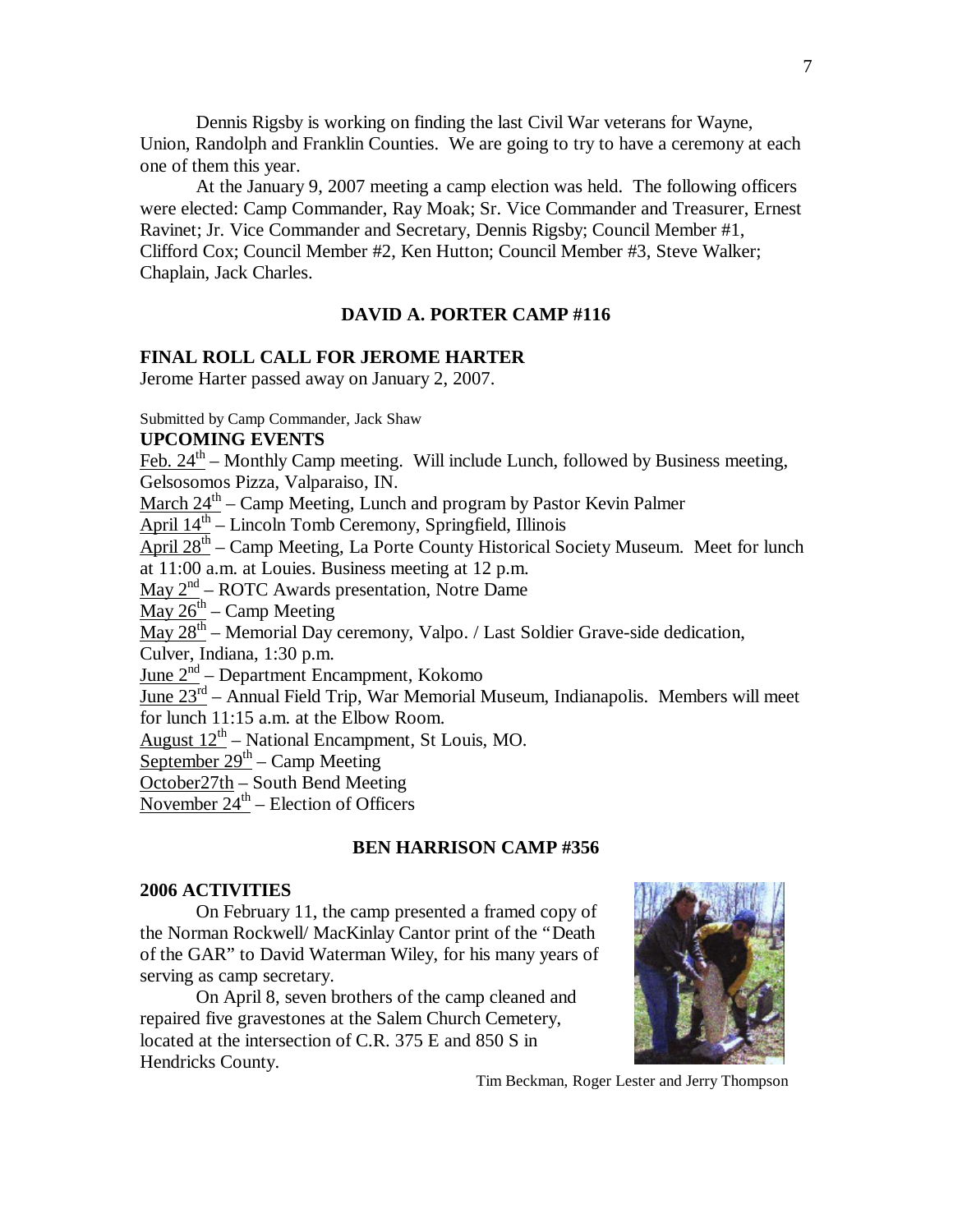On May 29, we held our annual Memorial Day service at Crown Hill Cemetery. We honored Frank Shellhouse, a former Commander-in-Chief of the Sons of Union Veterans.

We are continuing to design a plaque to honor those who died at Camp Hughes in Gosport, Indiana. This will be our cemetery project for the spring of 2008. We have pledged our support to help the Soldiers and Sailors' Children's Home get back their missing four cannons and will be present at the special ceremony planned for September 9, 2007 to welcome the cannons back.

# **UPCOMING EVENTS**

March 10 – Tim Beckman will share his presentation on Perryville April 14 – Phil McClure will discuss Normandy Beach May 12 – Cemetery restoration is scheduled for the Norristown Cemetery on S.R. 9, south of Shelbyville.

May 28 – Memorial Day service at Crown Hill Cemetery in Indianapolis

## **FINAL ROLL CALL FOR WILBUR E. PASH**

(*Indianapolis Star*, January 19, 2007)

Wilbur E. Pash 88, Indianapolis, passed away at this home on January 17, 2007. Wilbur was born February 25, 1918 in Bellefontaine, Ohio to Herman and Emily (Parker) Pash. Wilbur proudly served in World War II in the U.S. Army. He was stationed in the South Pacific on an air-sea rescue craft, rising to the rank of Staff Sergeant… . Wilbur was a member of Camp Benjamin Harrison, Sons of Union Veterans of the Civil War...In lieu of flowers, the family requests donations to American Lung Association, 115 West Washington Street, Suite 1180 S., Indianapolis, IN 46204; the Pulmonary Fibrosis Association, 1332 N. Halsted St., Suite 201, Chicago, IL 60622; or to a favorite charity.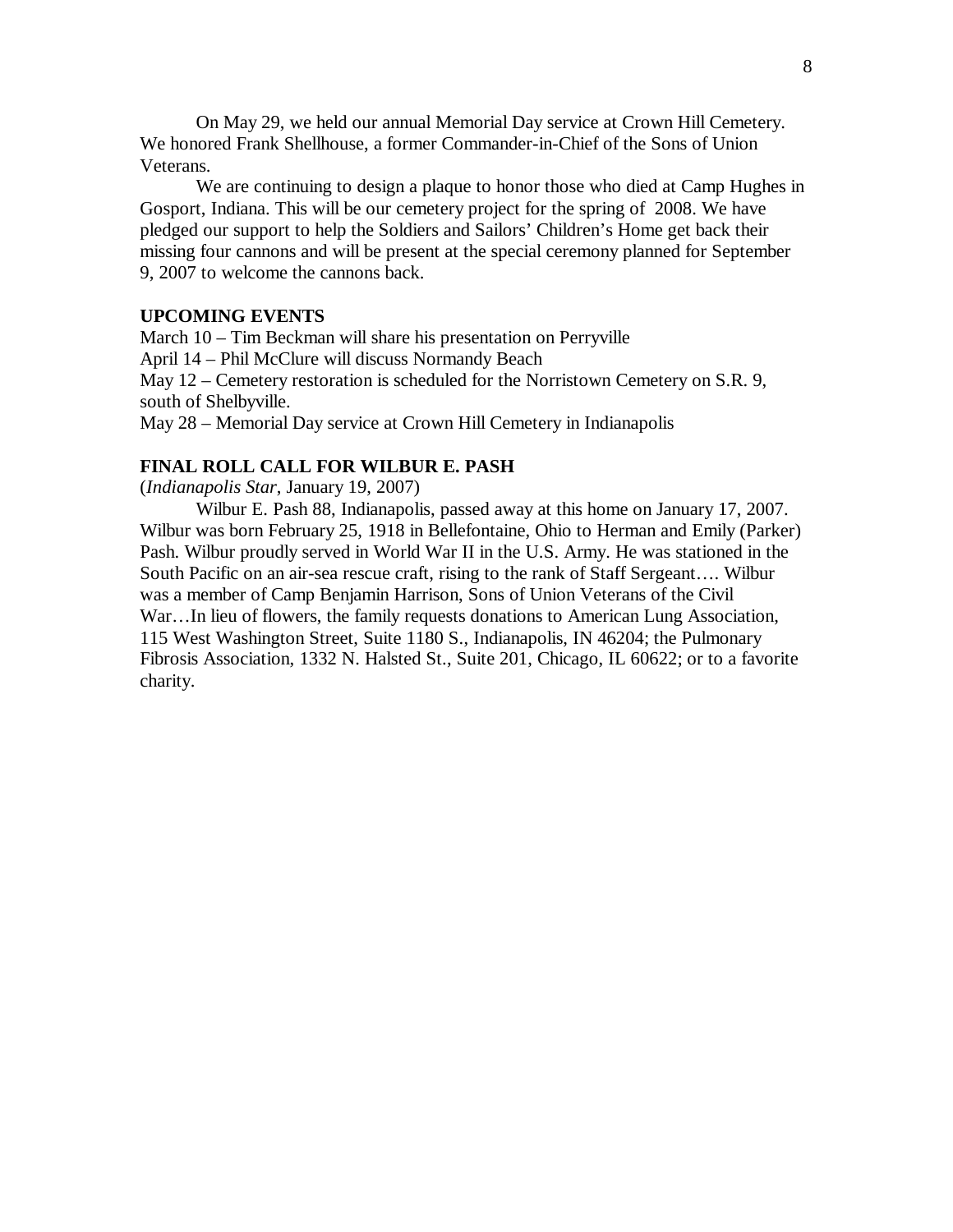# **Lincoln Tomb Observance, Springfield, Illinois Saturday April 14, 2007 at 10:00A.M. C.D.S.T. OBSERVANCE WREATH PRESENTATION** (please print clearly)

I (we) intend on presenting a wreath at the Observance Ceremony. Organization name in full:

\_\_\_\_\_\_\_\_\_\_\_\_\_\_\_\_\_\_\_\_\_\_\_\_\_\_\_\_\_\_\_\_\_\_\_\_\_\_\_\_\_\_\_\_\_\_\_\_\_\_\_

\_\_\_\_\_\_\_\_\_\_\_\_\_\_\_\_\_\_\_\_\_\_\_\_\_\_\_\_\_\_\_\_\_\_\_\_\_\_\_\_\_\_\_\_\_

\_\_\_\_\_\_\_\_\_\_\_\_\_\_\_\_\_\_\_\_\_\_\_\_\_\_\_\_\_\_\_\_\_\_\_\_\_\_\_\_\_\_\_\_\_\_\_\_\_\_\_\_\_\_\_\_

\_\_\_\_\_\_\_\_\_\_\_\_\_\_\_\_\_\_\_\_\_\_\_\_\_\_\_\_\_\_\_\_\_\_\_\_\_\_\_\_\_\_\_\_\_\_\_\_\_\_\_\_\_\_\_\_\_

Name and title of wreath bearer:

e-mail address:

If no e-mail address give home address:

City, State and Zip Code:

Those obtaining wreaths that are stored in Springfield or from local florists are responsible for making arrangements to pick them up or delivering them to the tomb by 9:00 AM the day of the ceremony. c/o Curator, Lincoln Tomb, Springfield, IL 62702

\_\_\_\_\_\_\_\_\_\_\_\_\_\_\_\_\_\_\_\_\_\_\_\_\_\_\_\_\_\_\_\_\_\_\_\_\_\_\_\_\_\_\_\_\_\_\_\_\_\_\_\_\_\_\_\_\_\_\_\_\_\_\_\_\_

**To insure listing in the program, this notice must be received no later than April 1st at address shown below.**

I would like to reserve \_\_\_\_\_ seats on the shuttle bus from the headquarters hotel to the Tomb Ceremony, the ceremony to the luncheon, and return to the headquarters hotel. Please circle YES or NO if you desire to ride the bus to the Dr. Benjamin Stephenson ceremony near Petersburg following the luncheon.

#### **OBSERVANCE LUNCHEON**

### **Luncheon at the Inn at 835, Springfield, Illinois Saturday, April 14, 2007 at 12:00 Noon C.D.S.T.**

Please accept luncheon reservation(s). Please list the name, e-mail address, home address and phone number of the person responsible for picking up these tickets at the door.

Include remittance of \$23.00 per person for each luncheon reservation payable to **National Organization SUVCW. Reservations must be made by April 1st and cancellations by the same date in order to receive refund.** There will be no extra tickets sold at the door. Make a copy of this form for your records and send original with remittance to:

**Lincoln Tomb Observance Committee P.O. Box 65 Valparaiso, IN 46384**